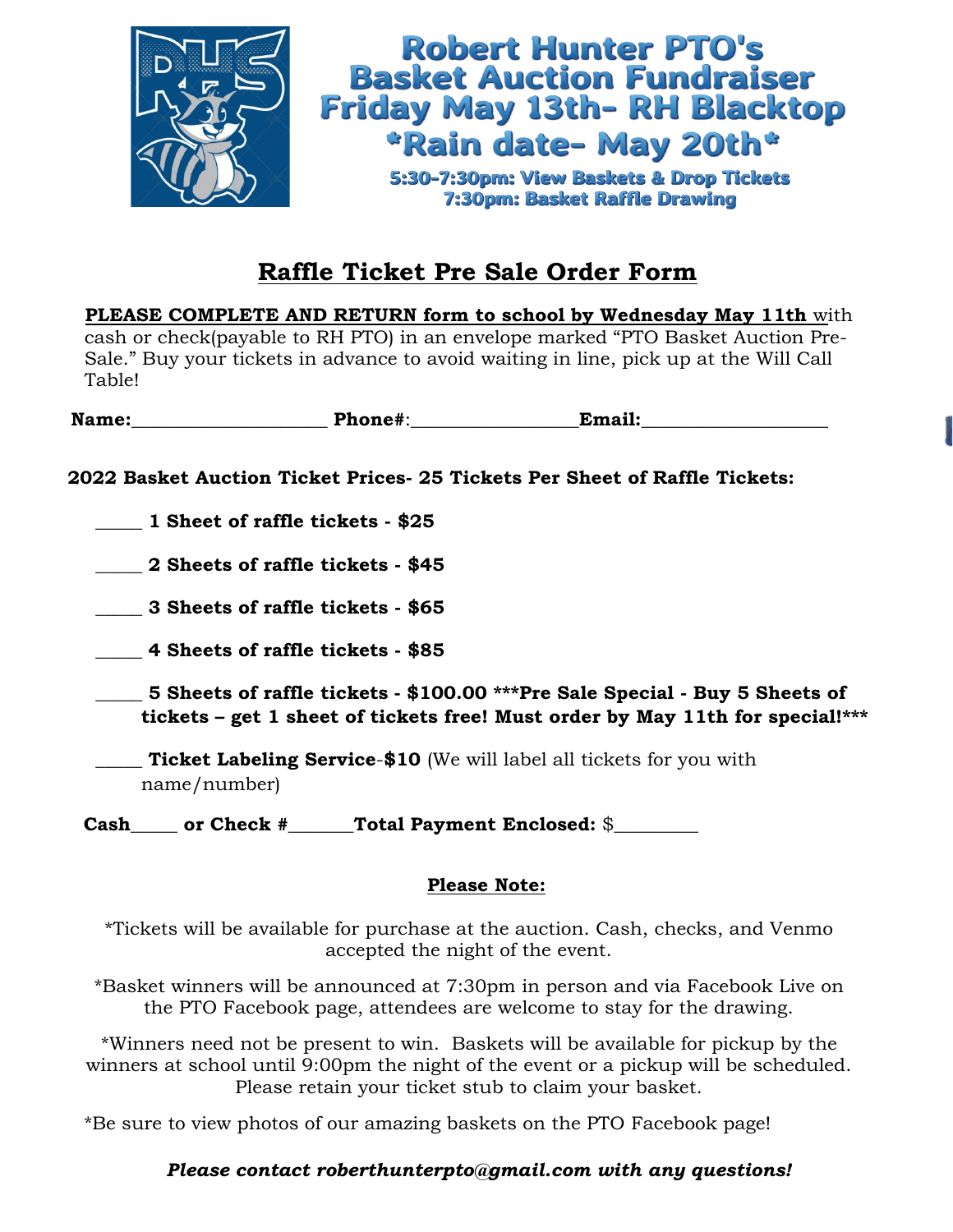## **Basket Auction List & Can't Make It Ticket Order Form**

**\*\*Return this form only if you can't attend the Basket Auction to drop tickets\*\***

Want Basket Auction Tickets but can't make it to the event? Simply fill out both the ticket order form(reverse side) and the form below, and mark which baskets you would like us to put your tickets in. For more information about ticket prices please see the advanced ticket form. Be sure to check out our PTO Facebook Page with pictures of the baskets!

| Name:            |                            | Email<br>Phone#:                                                                                                                       |                                                |                        |
|------------------|----------------------------|----------------------------------------------------------------------------------------------------------------------------------------|------------------------------------------------|------------------------|
| #                | <b>Basket Name</b>         | <b>Description</b>                                                                                                                     | <b>Donated By</b>                              | # Of<br><b>Tickets</b> |
| 1                | <b>Slime Time</b>          | Slime making supplies: Slime kit, Elmer's glue, putty<br>& more!                                                                       | Mrs. DeAngelis's Class                         |                        |
| $\boldsymbol{2}$ | <b>Crafty with Crayola</b> | Crayola art supplies, tabletop easel, model magic<br>and 2 tickets to Crayola Experience                                               | Mrs. Edelsberg's Class &<br>Crayola Experience |                        |
| $\mathbf{3}$     | <b>All Dolled Up</b>       | Barbie Chelsea Camper, water bottle, sticker books,<br>barbie dolls                                                                    | Mrs. Kline's Class                             |                        |
| 4                | <b>Barbie Bonanza</b>      | Barbie dolls, Dreamhouse Pet playset, Barbie purse,<br>sunglasses                                                                      | Mrs. Kline's Class                             |                        |
| 5                | <b>Coffee Lovers</b>       | Pour over glass coffee maker, 2 bags of Benfatto<br>coffee, Contigo mug, coffee mug, \$40 Starbucks gift<br>card                       | Mrs. Rynearson's Class                         |                        |
| 6                | <b>Cup of Joe</b>          | Coffee mug set, Iced coffee maker, 2 bags of<br>Benfatto coffee, Swiss Miss, \$15 Starbuck's gift card                                 | Mrs. Rynearson's Class                         |                        |
| 7                | <b>Fun With Science</b>    | At home science and experiment kits, build<br>a robot kit, floor puzzle, gears project                                                 | Mrs. Zarzecki's & Mrs<br>Murray's Class        |                        |
| 8                | <b>Family Game Night</b>   | Family board games & game night t-shirt                                                                                                | Mrs. Carr's Class                              |                        |
| 9                | <b>Unicorn Squad</b>       | Unicorn books, toys, craft kits, and lunch box                                                                                         | Mrs. Ewing's Class                             |                        |
| 10               | <b>Budding Artist</b>      | Easel, art supplies, canvases, \$35 Michael's gift card                                                                                | Mrs.Hansen & Mrs.<br>Hendrick's Class          |                        |
| 11               | <b>Spill the Tea</b>       | Teapot, assorted teas, honey & \$25 Starbuck's gift<br>card, \$25 Dunkin gift card                                                     | Mrs. McPeek's Class                            |                        |
| 12               | <b>Grilling up Fun</b>     | Grilling utensils, grilling basket, grill light,<br>recipe books, and silicone grill gloves                                            | Mrs. Salazar's Class                           |                        |
| 13               | <b>Baking with Kids</b>    | Mixing bowls, pans, kid's apron, cupcake caddy,<br>oven mitts/ towels, recipe book, and baking supplies                                | Mrs. Carlucci's Class                          |                        |
| 14               | <b>Minecraft Mania</b>     | Minecraft backpack, watch, water bottles, mug, Lego<br>set, tshirt, Minecraft books, pop it, stickers,<br>and 3500 MineCoins gift card | Ms. Migliore's Class                           |                        |
| 15               | <b>Summer Fun</b>          | Aerobie Flying disc, beach toys, chalk, bubbles, toss<br>& catch game, \$15 Sonic gift card, \$20 Rita's gift<br>card                  | Mrs. Rainey's Class                            |                        |
| 16               | Day at the Beach           | Beach chair, boogie board, beach towels,<br>sand toys, water bottles, sunscreen, beach bag                                             | Ms. Whalen's Class                             |                        |
| 17               | <b>Harry Potter</b>        | Harry Potter Lego set, pop it, Uno game, cookbook,<br>collectible set, lap desk set                                                    | Mrs. Chiang's Class                            |                        |
| 18               | <b>Everything Nerf</b>     | Nerf guns, football, bat, basketball net, darts                                                                                        | Mrs. Hadzimichalis's Class                     |                        |
| 19               | <b>Family Movie Night</b>  | Popcorn, snack box, Sing 2 & Spy Kids DVDs, AMC<br>\$25 gift card, \$25 Cheescake Factory gift card, \$25<br>Fandango gift card        | Mrs. Morales's Class                           |                        |
| 20               | <b>Lego Lovers</b>         | Lego sets, Lego Chain reactions book, Star Wars<br><b>Brick Headz</b>                                                                  | Mrs. Smits &<br>Ms. Casey's Class              |                        |
| 21               | <b>Lego Master</b>         | Lego sets, Lego stationary set, Star Wars Lego<br>book light, \$25.00 Lego store gift card                                             | Mrs. Smits & Ms. Casey's<br><b>Class</b>       |                        |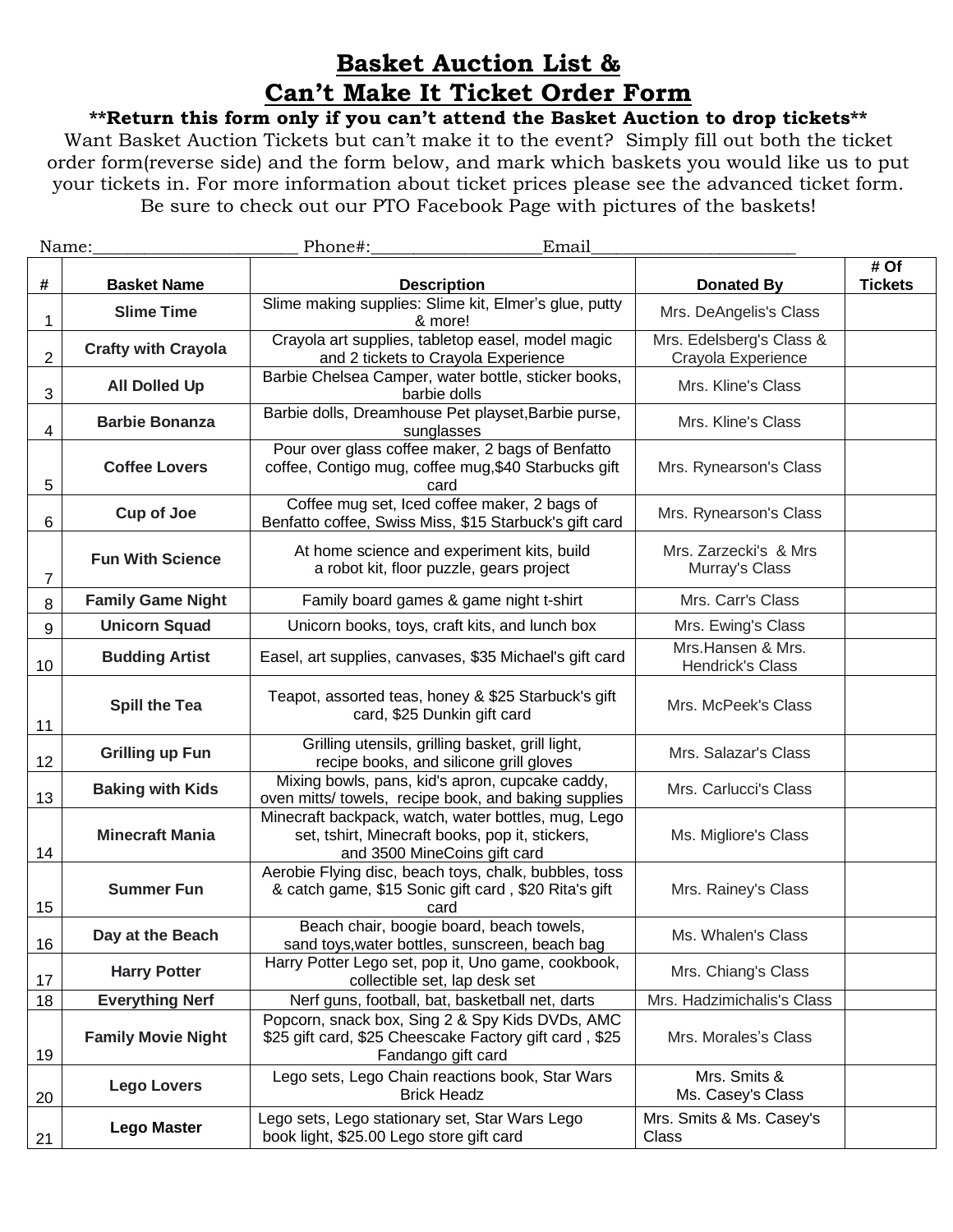| #  | <b>Description</b>                              | <b>Donated By</b>                                                                                           | <b>Basket Name</b>                      | # of<br>tickets |
|----|-------------------------------------------------|-------------------------------------------------------------------------------------------------------------|-----------------------------------------|-----------------|
|    | <b>Outdoor Adventures</b>                       | Aerobie football, glow in the dark lawn darts,                                                              | Mrs. Ashey's Class                      |                 |
| 22 |                                                 | smores sticks, pogo hopper, outdoor games, rocket<br>Slippers, face masks, lotions, foot pamper set, socks, |                                         |                 |
| 23 | <b>Spa Day</b>                                  | salt scrubs, \$40 Galaxy Nails gift card, \$100 Radiant<br>Massage Therapy gift card                        | Mrs. Drew's Class                       |                 |
|    | <b>All Sports</b>                               | Sports balls, wiffle ball set, Under Armour head<br>bands, water bottles, \$50 worth of Dick's Sporting     | Ms. Jaye's Class                        |                 |
| 24 |                                                 | Goods gift cards, \$25 Visa Gift Card                                                                       |                                         |                 |
|    | <b>Taste of Flemington</b>                      | Gift Card Basket: Platform One- \$100, Blue Fish Grill<br>-\$50, 55 Main-\$50, Humdoo Ice Cream-\$25, JS    | Mrs. Pinto's Class &                    |                 |
| 25 |                                                 | Shaker Café-\$25                                                                                            | <b>Platform One</b>                     |                 |
| 26 | <b>American Girl Wellie</b><br>Wisher           | Ashlyn Doll and accessory sets                                                                              | The Hilke Family                        |                 |
| 27 | <b>Mathnasium</b>                               | Assessment, 2 tutoring sessions, and bag                                                                    | Mathnasium Flemington                   |                 |
| 28 | <b>HQ Pilates Studio</b>                        | 3 Private Pilates lessons & HQ shirt                                                                        | <b>HQ Pilates Studio</b>                |                 |
| 29 | <b>Let's Dance</b>                              | 1 Free dance Class for a year, water bottle, bag,<br>tshirt & trial passes                                  | Studio L Bridgewater                    |                 |
| 30 | <b>Rutgers's Gear</b>                           | Rutgers apparel, car magnets & backpack,                                                                    | The Smolk Family                        |                 |
| 31 | <b>American Girl Doll</b>                       | Melody American Girl Doll<br>Sesame Street summer fun- Elmo & Zoey stuffies                                 | American Girl                           |                 |
| 32 | <b>Meet Me on Sesame</b><br><b>Street</b>       | and summer toys, water balloons, \$25 Sesame<br>Place gift card                                             | <b>GT Fence LLC</b>                     |                 |
| 33 | <b>Gotta Catch 'Em All</b>                      | Pokemon cards, DVD, Legands Arceus Switch<br>Game, water bottle, binder, Pickachu doll and<br>backpack      | The Balne Family                        |                 |
| 34 | Relax!                                          | 1 hour massage, ice pack with cover, bath bomb,<br>mug, soap and sunglasses                                 | Flemington Chiropractic<br>Center       |                 |
| 35 | <b>Dinnertime</b>                               | Free meal prep starter kit                                                                                  | Dream Dinners -<br>Flemington           |                 |
| 36 | <b>Bloom Where You Are</b><br><b>Planted</b>    | Gardening basket                                                                                            | Lisa Chavez                             |                 |
| 37 | <b>Craft! Bling! Glam!</b>                      | All things glitter, glam, bracelet making and<br>Longaberger collectable basket                             | Chavez Family & Cheryl<br>Griffith      |                 |
| 38 | <b>Healthy Living</b>                           | \$25 Basil Bandwagon gift<br>card and assorted products                                                     | Basil Bandwagon                         |                 |
| 39 | <b>John Deere</b><br><b>Longaberger Baskets</b> | 2 Longaberger highly collectable baskets                                                                    | Cheryl Griffith                         |                 |
| 40 | <b>Summer State of Mind</b>                     | Longaberger collectible 2006 tote basket                                                                    | <b>Cheryl Griffith</b>                  |                 |
| 41 | <b>RH Spiritwear</b>                            | RH tshirts, sweatshirt, pants, magnet, and tote bag                                                         | <b>RH PTO</b>                           |                 |
| 42 | Let's Keep Busy                                 | Fun things to keep kids busy and a Longaberger<br>basket                                                    | Chavez Family & Cheryl<br>Griffith      |                 |
| 43 | <b>Candle Lover's Delight</b>                   | Yankee Candle blue & white plates/<br>shades and misc candles                                               | RH Families & Robin<br>Coffman          |                 |
| 44 | <b>Feeling Lucky</b>                            | Scratch off Lottery ticket basket- \$250 value                                                              | <b>RH Staff</b>                         |                 |
|    | Homestead 156 -                                 | 10 bars of handmade goat milk soap on a decorative                                                          | Homestead 156- Mrs.                     |                 |
| 45 | <b>Handmade Soap</b>                            | ceramic tray<br>Red blanket, treat trays, mixing bowl/utensils,                                             | Colleen Ewing                           |                 |
| 46 | <b>Holiday Spirit</b>                           | tea set, candles, kitchen towels                                                                            | <b>RH</b> Families                      |                 |
| 47 | <b>Parents Night Out</b>                        | \$50 Blue Fish Grill gift card & \$50 Lone Eagle<br>Brewing gift card                                       | Abby Road Group- Stacey<br>Yalenti, CPA |                 |
| 48 | <b>Silver Hand Carved</b><br>Pendant            | Sterling Silver "Lois Hill" Hand<br>carved pendant - \$350.00 value                                         | Saunders Jewelers                       |                 |
| 49 | <b>Headshot Session</b>                         | Headshot session & 1 image                                                                                  | The Corner                              |                 |
| 50 | Let's Read!                                     | Scholastic books for all reading levels                                                                     | <b>RH PTO</b>                           |                 |
| 51 | <b>Karate Master</b>                            | 1 Month of Martial Arts Training classes<br>(once per week) and Martial Arts tshirt                         | <b>Westling Martial Arts</b><br>Academy |                 |
| 52 | <b>HQ Summer Camp</b><br>Dynomite Jr            | 1 Week of Full Day Summer Camp for Ages 3-6                                                                 | <b>HealthQuest Fitness Club</b>         |                 |
| 53 | <b>HQ Summer Camp</b><br><b>Dynomite</b>        | 1 Week of Full Day Summer Camp for Ages 7-12                                                                | <b>HealthQuest Fitness Club</b>         |                 |